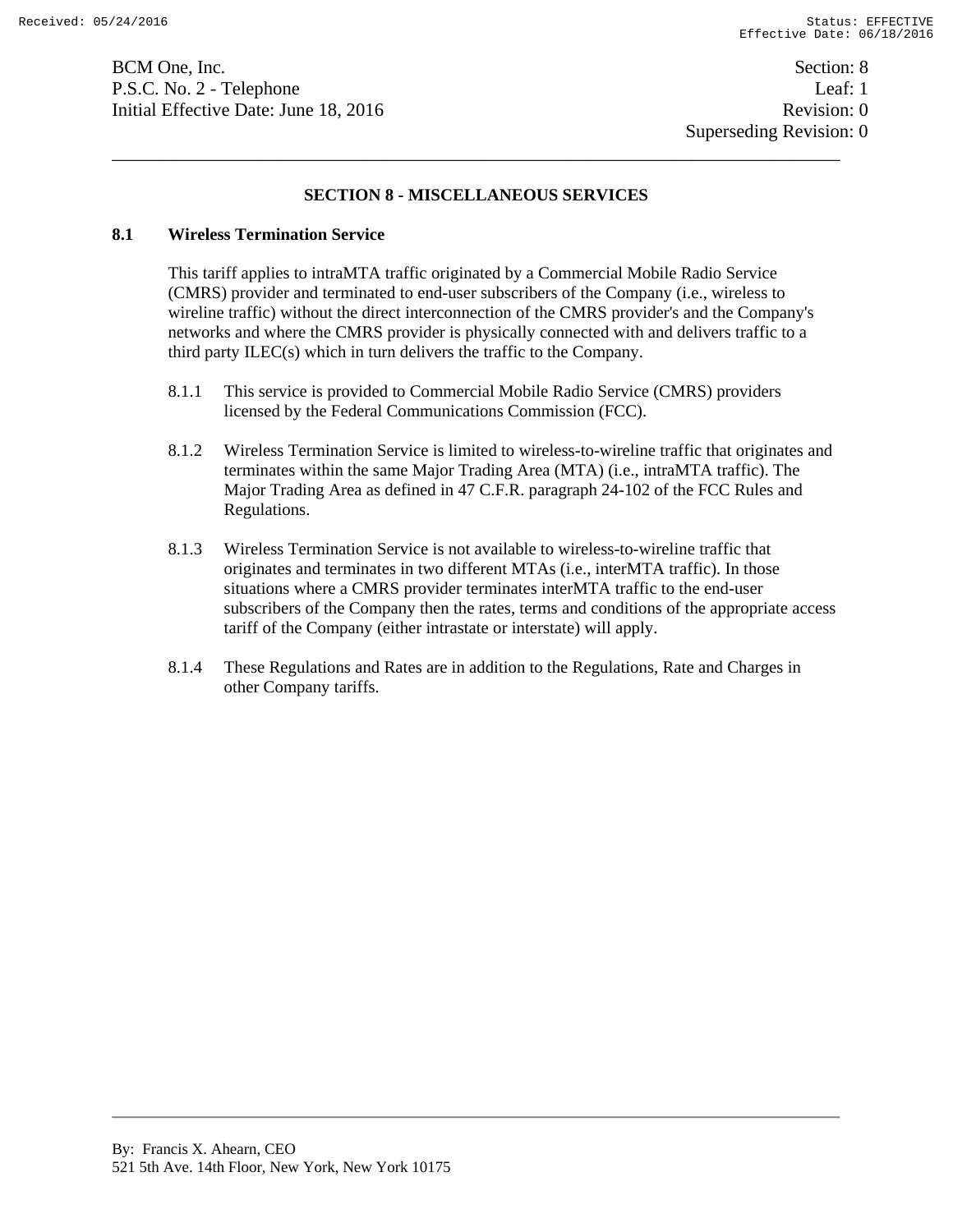BCM One, Inc. Section: 8 P.S.C. No. 2 - Telephone Leaf: 2 Initial Effective Date: June 18, 2016 **Revision: 0** Revision: 0

## **SECTION 8 - MISCELLANEOUS SERVICES, (CONT'D.)**

#### **8.1 Wireless Termination Service, (cont'd.)**

- 8.1.5 This tariff applies except as otherwise provided in 1) an interconnection agreement between the CMRS provider and the Company approved by the Commission pursuant to the Act; or 2) a terminating traffic agreement between the CMRS provider and the Company approved by the Commission.
- 8.1.6 The Company shall issue a bill to the CMRS provider based on the best information available to the Company including, but not limited to, records of terminating traffic created by the Company at its end office or tandem switch. If possible, the CMRS provider will provide to the Company billing records in standard industry formats regarding calls it originates that terminate on the Company's network. Records will be provided at an individual call detail record, if possible, with sufficient information to identify the specific date and time of the call, the call duration, and the originating and terminating numbers. If a CMRS provider is unable to provide billing records of the calls that it originates to the Company, the Company may use usage reports and/or records generated by a third party ILEC whose network is used to transit the traffic as the basis for billing the CMRS provider. If the CMRS provider is unable to provide billing records, the CMRS provider will have the responsibility of providing, on a quarterly basis (or as otherwise agreed to by the Company), a report to the Company providing the percentage of the CMRS provider's traffic terminated to the Company that is intraMTA or interMTA traffic. The report will also detail what percentage of the interMTA traffic is intrastate and what percentage is interstate. Such reports shall be based on studies of actual traffic originated by the CMRS provider and terminated to the Company.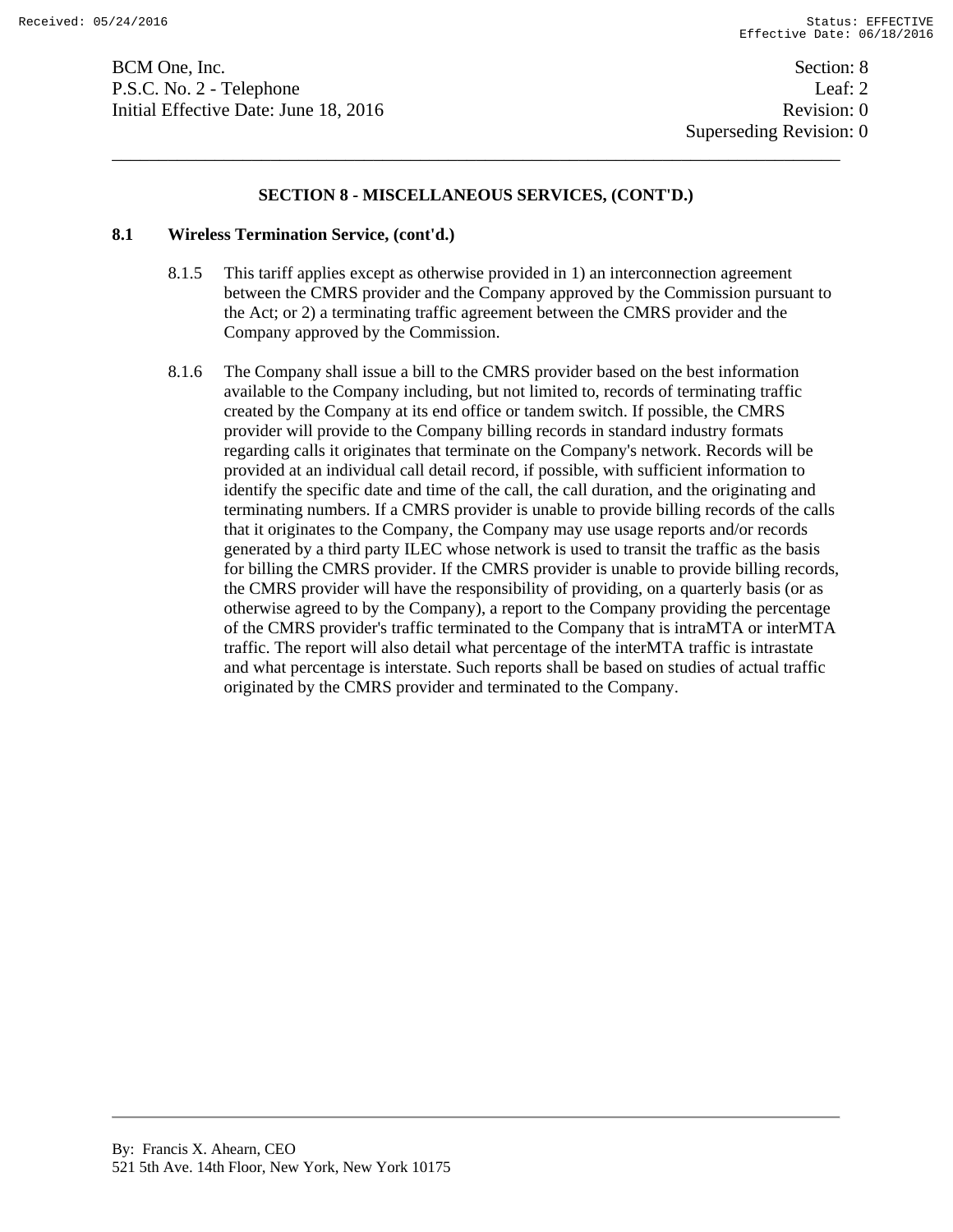BCM One, Inc. Section: 8 P.S.C. No. 2 - Telephone Leaf: 3 Initial Effective Date: June 18, 2016 **Revision: 0** Revision: 0

## **SECTION 8 - MISCELLANEOUS SERVICES, (CONT'D.)**

#### **8.1 Wireless Termination Service, (cont'd.)**

- 8.1.7 Reports regarding the percentages of intraMTA or interMTA traffic (and the intrastate or interstate jurisdiction of interMTA traffic) shall be based on a reasonable traffic study conducted by the CMRS providers and available to the Company upon request. Such studies shall be conducted no less frequently than once each quarter to ensure that the CMRS provider is using an accurate intraMTA/interMTA percentage. The CMRS provider shall pay the Company for all charges in accordance with the rates set forth in this tariff. Such payments are to be received within thirty (30) days from the effective date of the billing statement. The CMRS provider shall pay a late charge on any undisputed charges which are not paid within the thirty (30) day period. The rate of the late charge shall be the lesser of 1.5% per month or the maximum amount allowed by law. The CMRS provider shall pay the Company the reasonable amount of the Company's expenses related to collection of overdue bills, such amounts to include reasonable attorney fees. The CMRS provider will be responsible for the accuracy and quality of its data as submitted to the Company. Upon reasonable written notice, the Company or its authorized representative shall have the right to conduct a review and verification of the CMRS provider to give assurances of compliance with the provisions of this tariff. This includes on-site verification reviews at the CMRS provider's or vendor locations. The review may consist of an examination and verification of data involving records, systems, procedures and other information related to the traffic originated by the CMRS provider and terminated to the Company. The CMRS provider will provide the Company with reasonable access to such information as is necessary to determine amounts payable under this tariff.
- 8.1.8 If the CMRS provider fails to comply with any of the terms and conditions of this tariff, including any payments to be made by it on the dates and times herein specified, the Company, may on five (5) day's written notice by Certified U .S. Mail to the CMRS provider, refuse additional applications for service and/or refuse to complete any pending orders for service by the non-complying CMRS provider at any time thereafter, or may discontinue the provision of the services to the non-complying CMRS provider at any time thereafter. In the case of such discontinuance, all applicable tariff charges shall become due. If the Company is unable to effectuate discontinuance of service at its own office it may request the assistance of other LECs with whom the Company's network is connected.